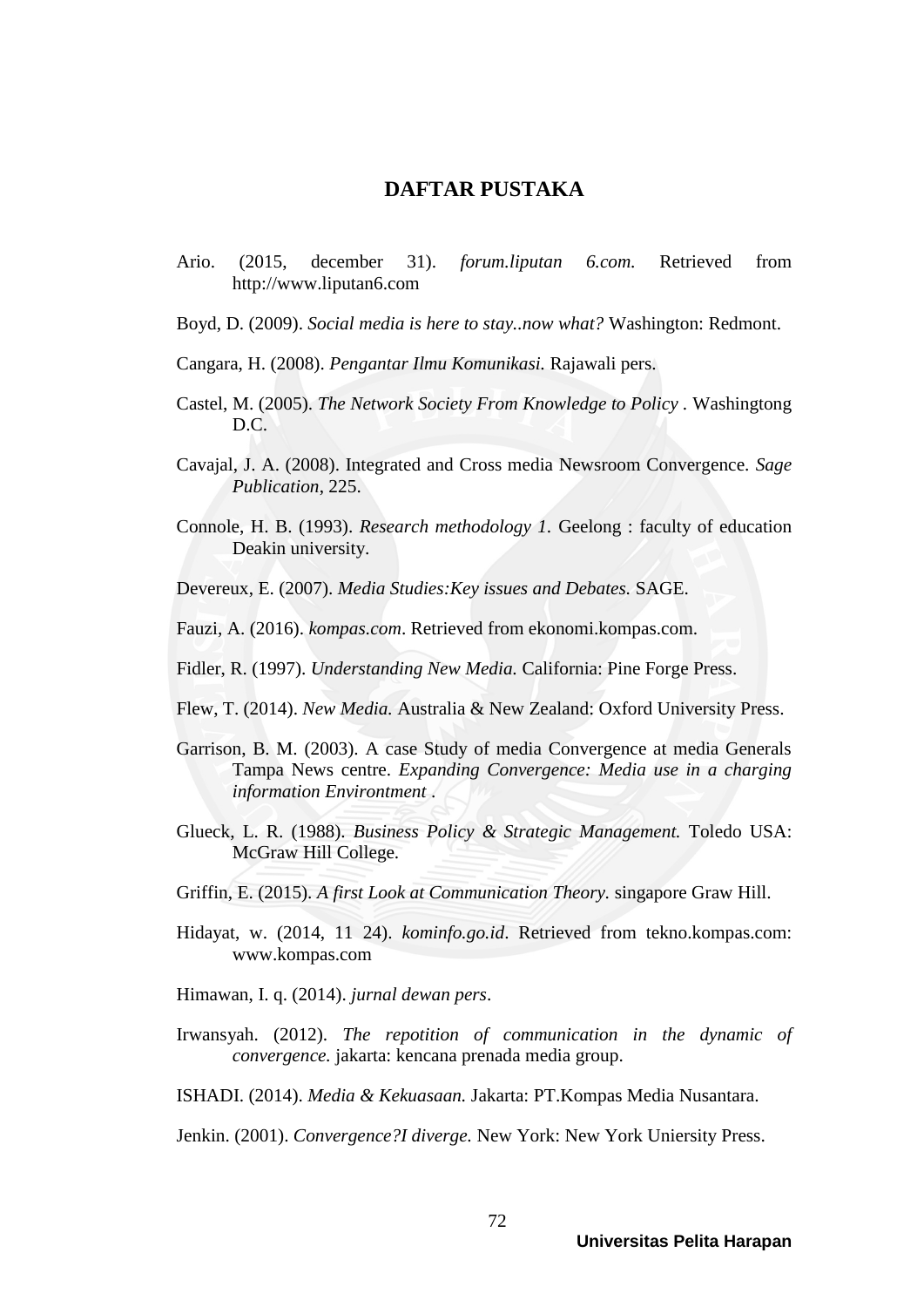- Jenkins, H. (2006). *Convergence culture: where the Old and New Media Collide .* New York: New York University Press.
- Kansong, U. (2009). *Ekonomi media:pengantar konsep dan Aplikasi.* Bogor: Ghalia Indonesia.
- Kerlinger, F. N. (1990). *Asas-asas Penelitian Behavioural .* Yogyakarta : Gadjah Mada University Press.
- Krisnawati, A. (2012). Konvergensi dan konglomerasi bisnis media . *The repotition of the dynamic convergence*, 594.
- Lincoln, N. K. (2009). *Qualitative Research.* The Sage Handbook.
- Lubis, M. (2017, September 13). *www.Nielsen.Com*. Retrieved December 1, 2017, from www.Nielsen.Com: www.Nielsen.Com
- Mandiberg, M. (2012). *The Social Media Reader.* New York: New York University Press.
- Meyrowitz. (1999). *Understanding of Media.* Et cetera.
- Mosco, C. F. (n.d.). *Marx and The Political Economy of the Media .* Leiden Boston: Brill.
- Mosco, V. (2009). *The political Economic Of Communication .* London: Sage Publication, Ltd.
- Nasrullah, R. (2015). *Media Sosial.* Bandung: Simbiosa Rekatama Media .
- Negra, V. M. (2008). Television & New Media. *Sage Journal*.
- Nielsen, A. (2016). *Indonesia Digital Consumers Report .* Jakarta.
- Nielsen, A. (2016). *The New Trend Among Indonesia Netizen .* Jakarta.
- Noor, H. F. (2015). *Ekonomi Media .* Mitra Wacana Media .
- Owers, J. E. (2003). *Media Economics Theory and Practice.* Routledge Communication series.
- Rusadi, U. (2015). *Kajian Media.* jakarta: Rajawali Pers.
- Singer, J. (2004). *Strange Bedfellows? The Diffusion of Converge in Four News Organization .*
- Sparks, E. G. (2015). *A first look at communication theory.* Singapore: McGraw-Hill Education.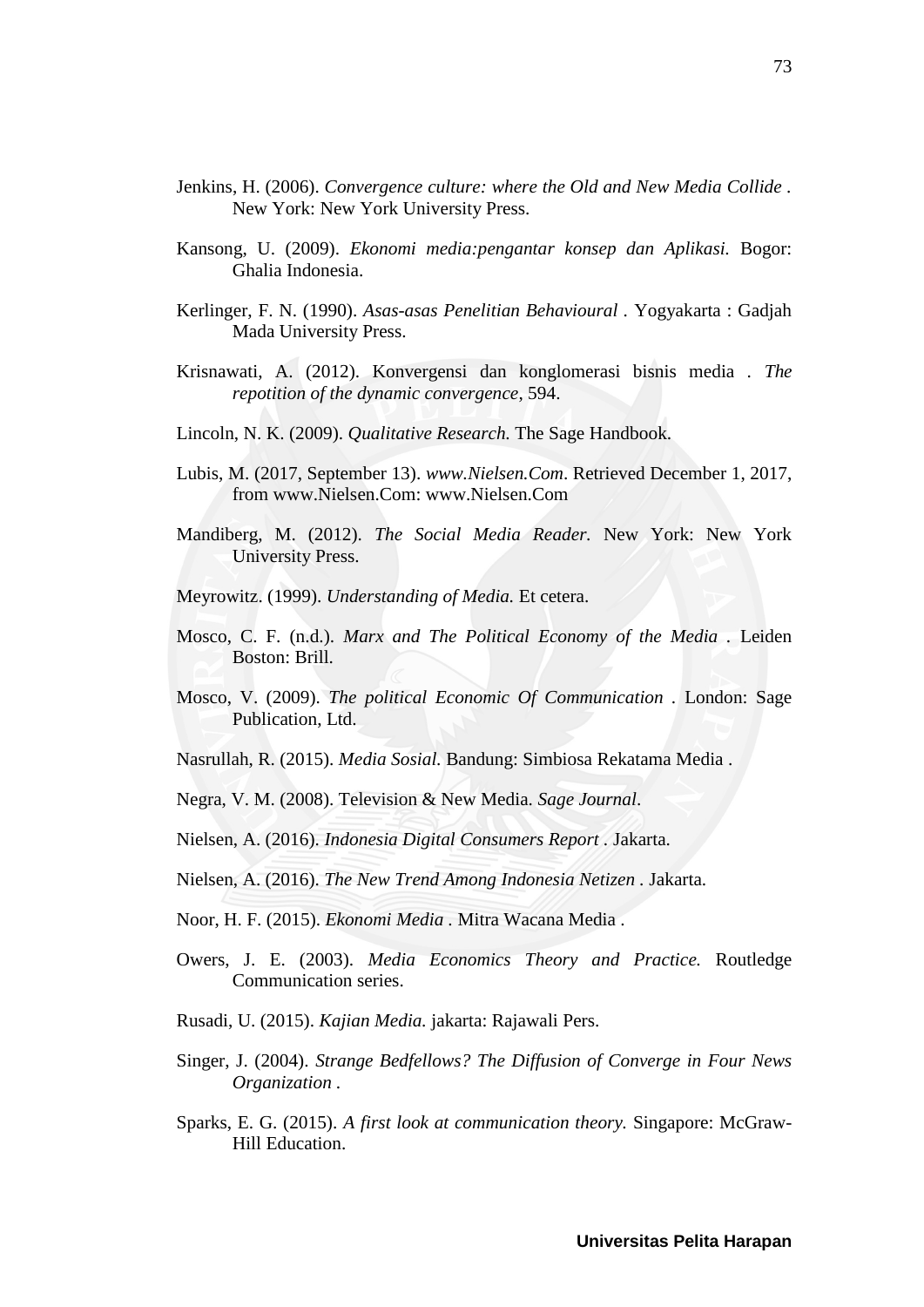Van Dijck, J. (2013). *The culture of connectivity:A critical History Of Social Media .* UK: Oxford University Press.

Van Dijk, J. (2006). *The network society.* Britain: Sage Publication.

West, R. a. (2007). *Introducing communication Theory.* Singapore: Mc Graw Hill.

Yin, R. K. (2014). *Studi kasus & Metode.* jakarta: Rajawali pers.

Deuze,M. (2011). *Media life.Media Culture & Society*. Cambridge: Polity Roger

Straubhaar, Joseph & LaRose, Robert (2004).*Media Now: Communications Media in the Information Age*. Belmont, CA: Wadsworth.

Turkle, Sherry (1995). *Life on The Screen: Identity in the Age of the Internet*. New York: Touchstone.

## **Artikel & Journal**

Astri Krisnawati.(2012). *konvergensi& Konglomerasi Bisnis Media* .

Irwansyah.(2012) *Reposisi komunikasi Dalam Dinamika Konvergensi: Perspektif Tekhnologi Komunikasi*. Kencana Prenada Media group.

Jose' Alberto Garcia Aviles & Miguel Carvajal , Convergence: The International Journal of Research into New Media Technologies. Sage publications 2008.

Singer, J.B. (2004)'Strange Bedfellows? The Diffusion of Convergence in Four News Organization', *Journalism Studies 5(1): 3-18*

Radita Ramantari.SBU pada CT CORP [https://www.academia.edu/8694881/SBU\\_pada\\_CT\\_Corp](https://www.academia.edu/8694881/SBU_pada_CT_Corp)

Habibi,Zaki (2010).Media Convergence: Newsroom Challenges and oppotunities in the the digital age [www.academia.edu/24711906/Habibi\\_Zaki.\\_2010\\_.\\_Media\\_convergence\\_Newsr](http://www.academia.edu/24711906/Habibi_Zaki._2010_._Media_convergence_Newsroom_challenges_and_opportunities_in_the_digital_age._Jurnal_Komunikasi_5_) oom\_challenges\_and\_opportunities\_in\_the\_digital\_age.\_Jurnal\_Komunikasi\_5

Natalie Krikowa.(2014). *Multiplatform Storytelling and The Niche Market producing low budget Transmedia Project [https://www.academia.edu/7311637/Multi-](https://www.academia.edu/7311637/Multi-Platform_Storytelling_and_the_Niche_Market_Producing_Low-Budget_Transmedia_Projects)[Platform\\_Storytelling\\_and\\_the\\_Niche\\_Market\\_Producing\\_Low-](https://www.academia.edu/7311637/Multi-Platform_Storytelling_and_the_Niche_Market_Producing_Low-Budget_Transmedia_Projects)[Budget\\_Transmedia\\_Projects](https://www.academia.edu/7311637/Multi-Platform_Storytelling_and_the_Niche_Market_Producing_Low-Budget_Transmedia_Projects)*